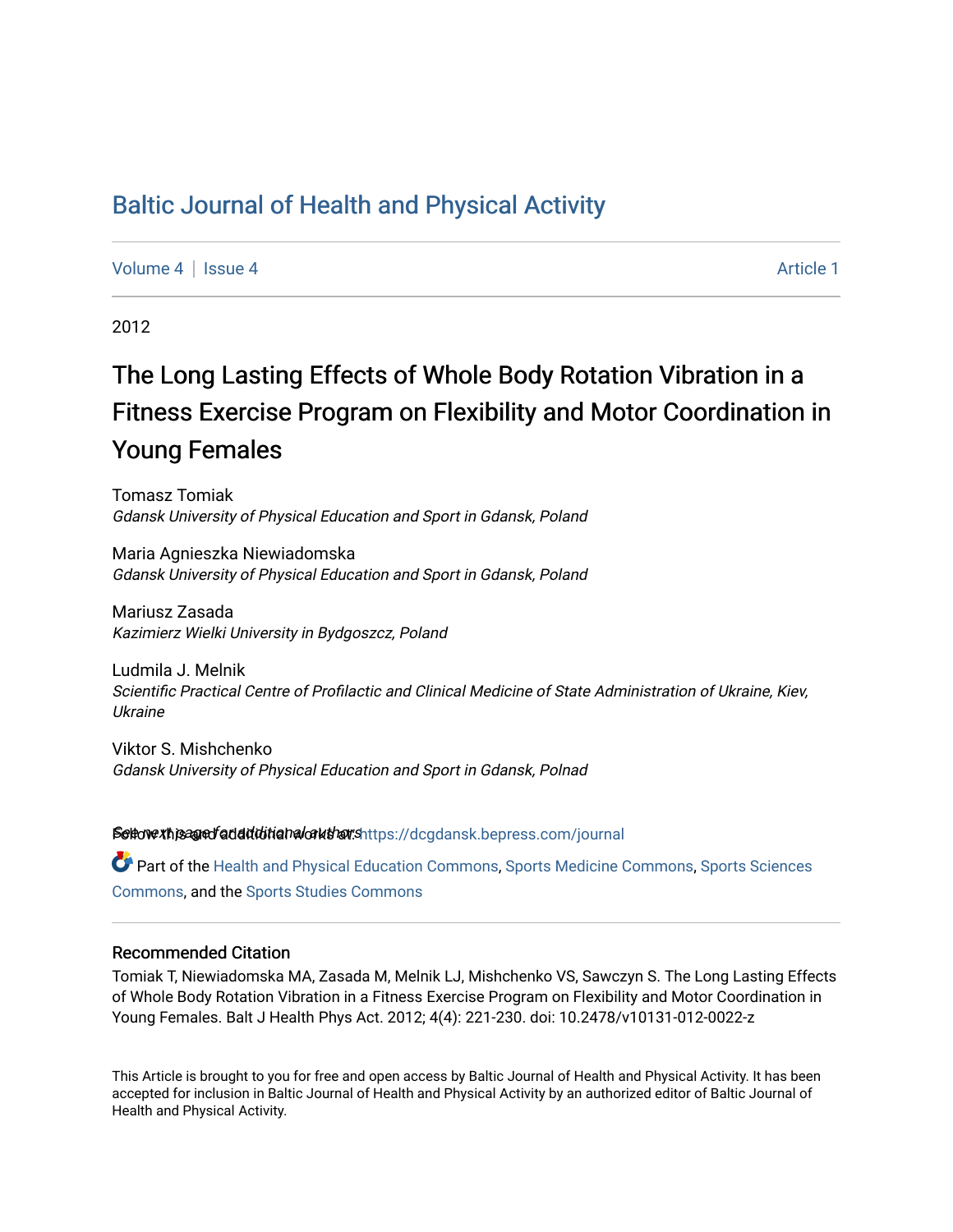# The Long Lasting Effects of Whole Body Rotation Vibration in a Fitness Exercise Program on Flexibility and Motor Coordination in Young Females

# Authors

Tomasz Tomiak, Maria Agnieszka Niewiadomska, Mariusz Zasada, Ludmila J. Melnik, Viktor S. Mishchenko, and Stanislaw Sawczyn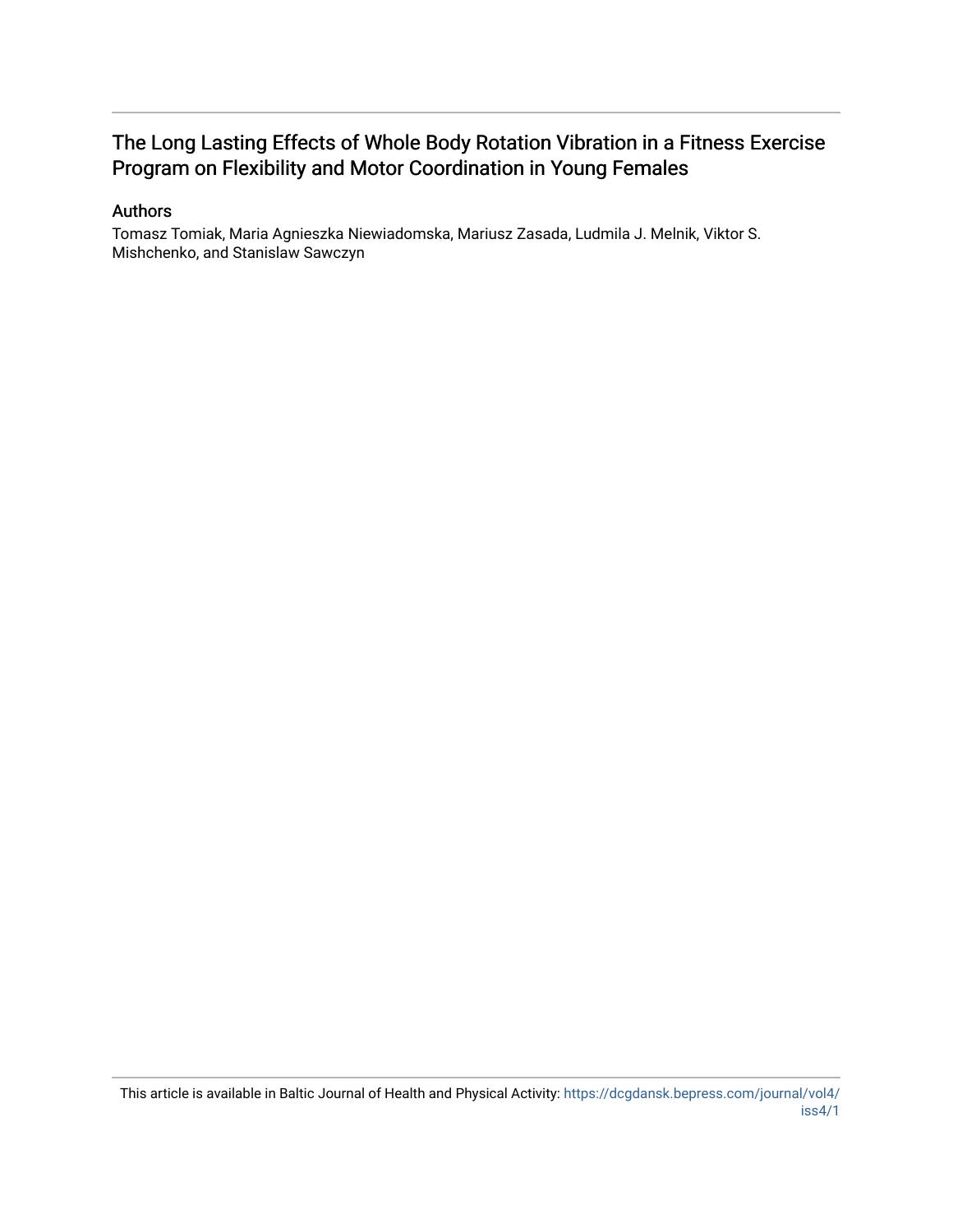

DOI: 10.2478/v10131-012-0022-z

|                                                                                                                                                               | The Long Lasting Effects of Whole Body Rotation<br><b>Vibration in a Fitness Exercise Program</b><br>on Flexibility and Motor Coordination in Young<br><b>Females</b>                                                                                                                                                                                                                                                                                                                                                                                                                                                                                                                                                                                                                                                          |
|---------------------------------------------------------------------------------------------------------------------------------------------------------------|--------------------------------------------------------------------------------------------------------------------------------------------------------------------------------------------------------------------------------------------------------------------------------------------------------------------------------------------------------------------------------------------------------------------------------------------------------------------------------------------------------------------------------------------------------------------------------------------------------------------------------------------------------------------------------------------------------------------------------------------------------------------------------------------------------------------------------|
| <b>Authors' Contribution:</b><br>A – Study Design<br>B - Data Collection<br>C - Statistical Analysis<br>D - Data Interpretation<br>E - Manuscript Preparation | Tomasz Tomiak <sup>1 (A, B, C, D, E, F, G)</sup> , Maria Agnieszka Niewiadomska <sup>1 (B, F, G)</sup> ,<br>Mariusz Zasada <sup>2 (C, E, F)</sup> , Ludmila J. Melnik <sup>3 (D, E, F)</sup> ,<br>Viktor S. Mishchenko <sup>1 (A, D, E, F)</sup> , Stanisław Sawczyn <sup>1 (A, D, F, G)</sup>                                                                                                                                                                                                                                                                                                                                                                                                                                                                                                                                 |
| F - Literature Search<br>G - Funds Collection                                                                                                                 | Gdansk University of Physical Education and Sport in Gdansk, Poland<br><sup>2</sup> Kazimierz Wielki University in Bydgoszcz, Poland<br>Scientific Practical Centre of Profilactic and Clinical Medicine of State Administration<br>of Ukraine, Kiev, Ukraine                                                                                                                                                                                                                                                                                                                                                                                                                                                                                                                                                                  |
|                                                                                                                                                               | Key words: whole body vibration, physical exercise, female, motor coordination,<br>flexibility                                                                                                                                                                                                                                                                                                                                                                                                                                                                                                                                                                                                                                                                                                                                 |
|                                                                                                                                                               | <b>Abstract</b>                                                                                                                                                                                                                                                                                                                                                                                                                                                                                                                                                                                                                                                                                                                                                                                                                |
| Background:                                                                                                                                                   | The aim of the study was to determine additional effects of 8 weeks' whole body<br>rotation vibration combined with a fitness exercise program of health-related training                                                                                                                                                                                                                                                                                                                                                                                                                                                                                                                                                                                                                                                      |
| <b>Material/Methods:</b>                                                                                                                                      | on chosen motor coordination abilities and flexibility in young females.<br>Thirty-seven young females aged 20-25 (students) voluntarily participated in the<br>study. The training program included 24 training sessions which were performed over<br>the course of 8 weeks (3 sessions a week) and was based on basic principles of<br>health-related protocols. The program of sessions was performed by subjects of the<br>experimental group with a working whole body vibration platform (20 Hz), whereas<br>those of the control group performed the same exercises with a non-working<br>(placebo) vibration platform. Chosen motor coordination abilities (body balance,<br>reproducing of strength and whole body rotation angle) and flexibility (active and<br>passive) were measured at the 4th and the 8th week. |
| Results:                                                                                                                                                      | This study showed additional effects of concomitant whole body vibration and<br>physical exercises for 24 sessions of training (40-50 min). A significant increase in<br>some values of the motor coordination ability (body balance, reproduction of strength<br>and angle in rotation) and hip active and passive flexibility was shown in the<br>experimental group vs. the control one.                                                                                                                                                                                                                                                                                                                                                                                                                                    |
| Conclusions:                                                                                                                                                  | The results indicate that chronic rotation whole-body vibration, as an accompanying<br>impact to a fitness exercise program, has additional positive effects on coordination<br>and flexibility in young females.                                                                                                                                                                                                                                                                                                                                                                                                                                                                                                                                                                                                              |
| Word count: 4725<br>Tables: 4<br>Figures: 0<br>References: 40                                                                                                 | Received: May 2012<br>Accepted: October 2012<br>Published: December 2012                                                                                                                                                                                                                                                                                                                                                                                                                                                                                                                                                                                                                                                                                                                                                       |
| <b>Corresponding author:</b><br>Prof. nadzw. dr hab. Tomasz Tomiak                                                                                            | Gdansk University of Physical Education and Sport, Dep. of Sport                                                                                                                                                                                                                                                                                                                                                                                                                                                                                                                                                                                                                                                                                                                                                               |

Gdansk University of Physical Education and Sport, Dep. of Sport 80-336 Gdańsk, Poland, ul. K. Górskiego 1 Phone: +4858 554-72-85 E-mail: tomaszt@awf.gda.pl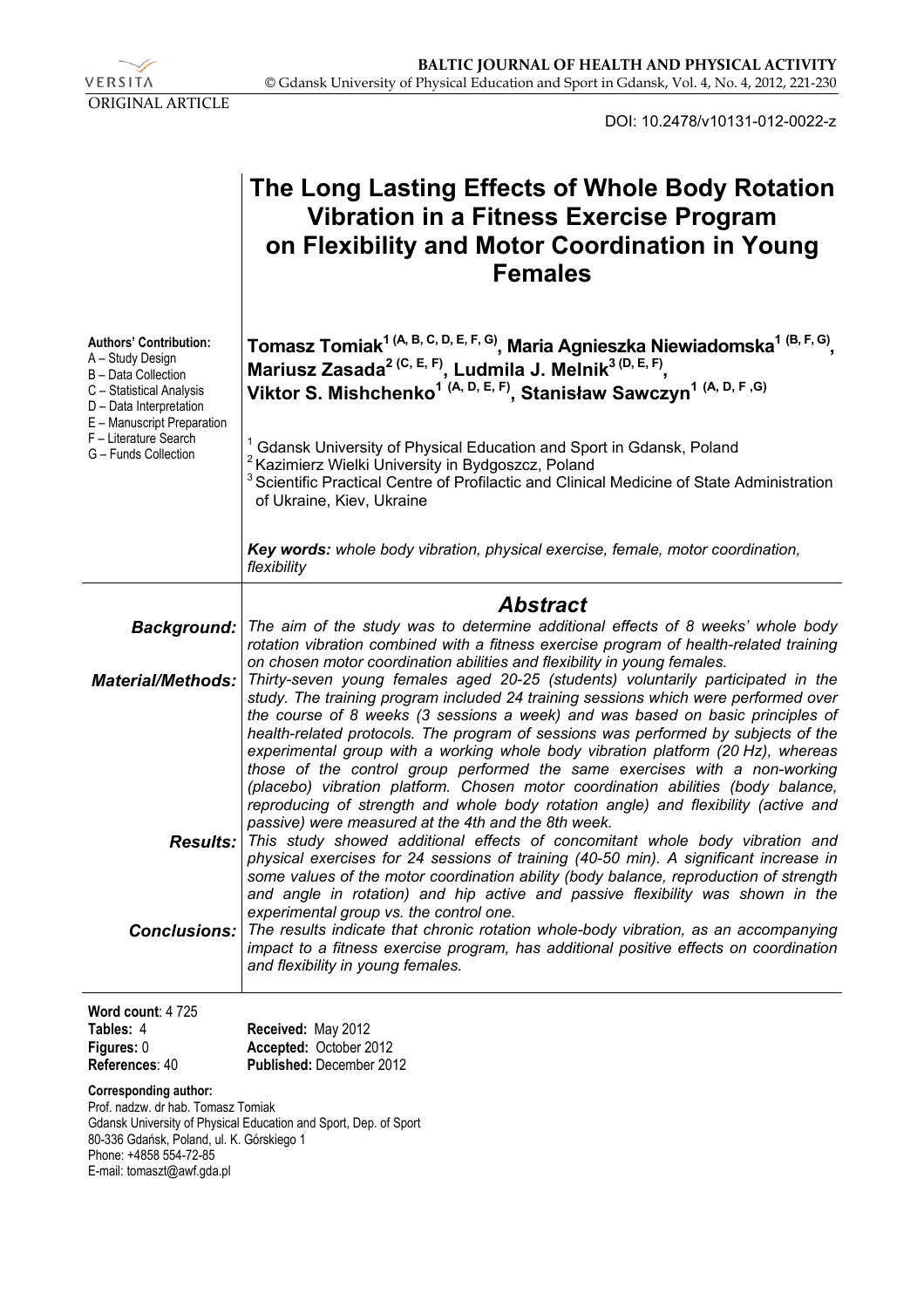#### **Introduction**

Research into whole-body vibration (WBV) has reported its effects on humans ranging from dangerous to beneficial ones [1]. Various types of vibration are present in many situations of everyday life. In fact, vibrations can be found in a wide range of transportation devices or working tools [2-5]. In many sport activities a significant vibration load occurs [6, 7]. Such research has been conducted in occupational medicine or ergonomics where WBV is mainly avoided [8, 9]. Whole body vibration has been proposed as an alternative exercise stimulus of musculoskeletal structures to produce adaptive responses similar to resistance exercise [10-14]. For this reason, most studies have focused on examining the neuromuscular responses to WBV exercise [15]. Vibration training either produces potentiation at the level of the motoneuron pool, or increased efficiency of the Ia afferents in load compensation [10]. In the first case, vibration training provides the potential of increasing the force, speed and/or power in maximal contractions [16]. In the second case, the potential is restricted to contractions in which the Ia feedback could play a role in the build-up of force. Previous work has suggested that vibration exposure elicits small but rapid changes in muscle length producing reflex muscle activity in an attempt to dampen the vibratory waves [1]. In addition, vibration training affects proprioception [7, 17, 18, 19]. Thus vibration training may represent an effective non-pharmacologic therapeutic intervention to target several physiological systems. Influences of WBV on treatment of several diseases as well as on prevention of osteoporosis and some age-related degradation changes has been shown [13, 20]. Earlier vibration training has been successfully applied in maintenance and enhancement of physical fitness of astronauts and athletes [6, 21]. Several controlled studies suggest positive effects of WBV on bone mass [18, 22, 23], on muscle strength development [12, 24, 25] and on body balance [18, 26]. However, other controlled studies have not found significant improvements in strength and power [27], balance [28] or bone mass [29]. This controversy could be explained by the wide range of experimental procedures, duration of vibration loads, the type of vibrations and vibration variables (frequency, amplitude, direction), as well as the studied subjects [30]. Thus, it is difficult to reach definitive conclusions about chronic effects of whole-body vibrations on humans. Several fundamental studies of human body "biomechanical stimulation" and physiological mechanisms of vibration impacts of various frequency, amplitude and duration have been conducted [10, 15, 31]. Today we observe an intensive development of the application of vibration impacts on the whole body [1, 19, 32, 33]. One may observe a rather significant expansion of vibration impacts on the whole body in health related training of people in different age groups for correction of their physical condition [13, 15, 33, 34]. Vibration load increase in training effects has been previously demonstrated for progress in strength and muscle power abilities, increase in body active mass, improvement in muscle tone and resting metabolism. Vibration load depends on the exercise position, for example in case of pushups (hands placed on the vibration platform) the vibration load mainly falls on the upper body. But one should take into account the fact that the vibration load in a typical position on vibration platforms falls on the lower part of the body to the greatest extent. That is why such impacts may be especially efficient for females. It is due to typical of females' preferential increase in adipose tissue content in the lower part of the body. At the same time utilization of vibration effects for the whole body is restricted by insufficient elaboration of the technology of vibration load application in combination with physical loads. In the course of such studies, mainly acute effects of the vertical type of WBV have been examined [1, 10, 14, 35, 36]. But the specific effects of swing-like WBV (rotation vibration) are not clear. Different aspects of these combined effects of health-related WBV application to subjects of different sex, age and physical condition need further investigation. The study of the vibration effect as an additional means for improving motor abilities in health-related training of females is of particular interest. It has been supposed that the effects of rotation vibration load on the whole body may influence some aspects of body balance, coordination and hip flexibility. The aim of the present study was to determine additional effects of 8 weeks' whole body rotation vibration combined with a fitness exercise program of health-related training on chosen motor coordination abilities and flexibility in young females.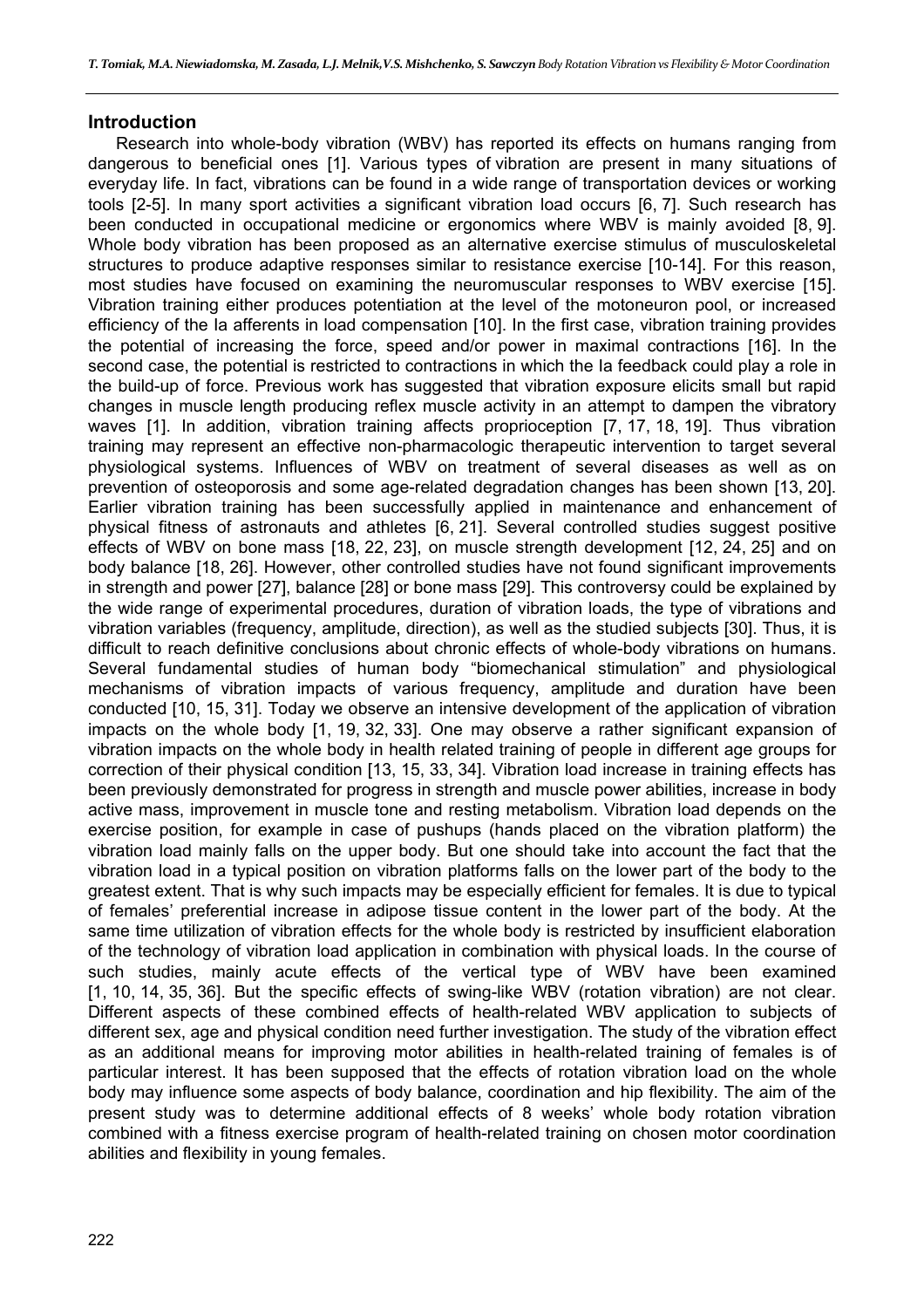# **Material and Methods**

#### *Subjects*

Forty young females aged 20-25 (students) voluntarily participated in the study (Table 1). All testing procedures and the training protocol were explained and the subjects were informed about the objective of the study. All subjects were screened for contraindications to vibration training (i.e. recent fractures, taking supplements, enrolment in strength training programs or having metal plates in their bones) prior to commencement of the study and were asked to replicate their physical activity level and dietary intake. The protocol was approved by the University Institution Review Board and all participants gave written informed consent prior to engaging in the study. Daily motor activity of females during the period of studies was determined by standard training programs without loading elements. The subjects' morphological characteristics showed no difference between the two groups. The prescribed program was completed from the beginning to the end by 19 females of the experimental group and 18 females of the control group.

|  |                     | Tab. 1. The general characteristics of young females in vibration training and control groups before physical |  |  |  |  |  |
|--|---------------------|---------------------------------------------------------------------------------------------------------------|--|--|--|--|--|
|  | training (mean, SD) |                                                                                                               |  |  |  |  |  |

| Groups                     | Age<br>[years] | Body heigh<br>[cm] | Body mass<br>[kg] | Lean<br>body mass<br>[kg] | Body mass index<br>(BMI)<br>[kg/m <sup>2</sup> ] |
|----------------------------|----------------|--------------------|-------------------|---------------------------|--------------------------------------------------|
| Vibration                  | 23.25          | 166.15             | 63.61             | 46.45                     | 23.07                                            |
| training group<br>$(n=19)$ | 0.67           | 4.71               | 7.71              | 1.90                      | 1.87                                             |
| Control                    | 20.87          | 166.05             | 63.05             | 46.55                     | 22.69                                            |
| group<br>(n=18)            | 0.23           | 5.54               | 7.55              | 2.41                      | 2.58                                             |

# *Study Design*

The training program included 24 training sessions which were performed over the course of 8 weeks (3 sessions a week) and was based on basic principles of health-related protocols. A "blind" method was used to divide the subjects into two groups. All subjects completed the controlled study protocol as designed. On the test day the subjects were in the post-absorptive state and had not exercised for at least 24 h. Measurements were conducted by the same individual, according to conventional criteria and measurements procedures. Temperatures in room for training and measurements were kept close to 20-23°C at humidity 50-65%. Whole surface area of the training room was 305 m<sup>2</sup>. The program of sessions was performed by subjects of the experimental group (EG) with a working vibration platform, whereas those of the control group (CG) performed the same exercises with a non-working (placebo) vibration platform. The subjects of CG stood on the vibration platform in the same positions as for the vibration treatment, except that in this case no vibration was administered. All other aspects of the protocol for the CG were identical to the protocol of EG. The duration of each session (40-50 min) and the content of exercises were the same in both groups. The workout regime was standardized to control the effects of outside physical activity. The exercise protocol included the control of the type of exercise, training intensity, training volume, the number and duration of rest periods and frequency of training. Seven exercises were used: 1. sanding on the platform V-foot, knee angle flexion 135º; 2. one leg flexionextension standing on the platform; 3. standing on the platform, isometric half-squat position and dynamic squat; 4. extending the foot & push calibrated tubes back; 5. push calibrated tubes forward; 6. pushing-up on the platform; 7. supporting of abdominals in horizontal stabilization. The same specially trained supervisor and instructor conducted sessions in both groups. Before the first training session, the subjects were familiarized with the vibration platform and training exercises. This included familiarization with leg position on the platform and specific body positions while standing on the platform.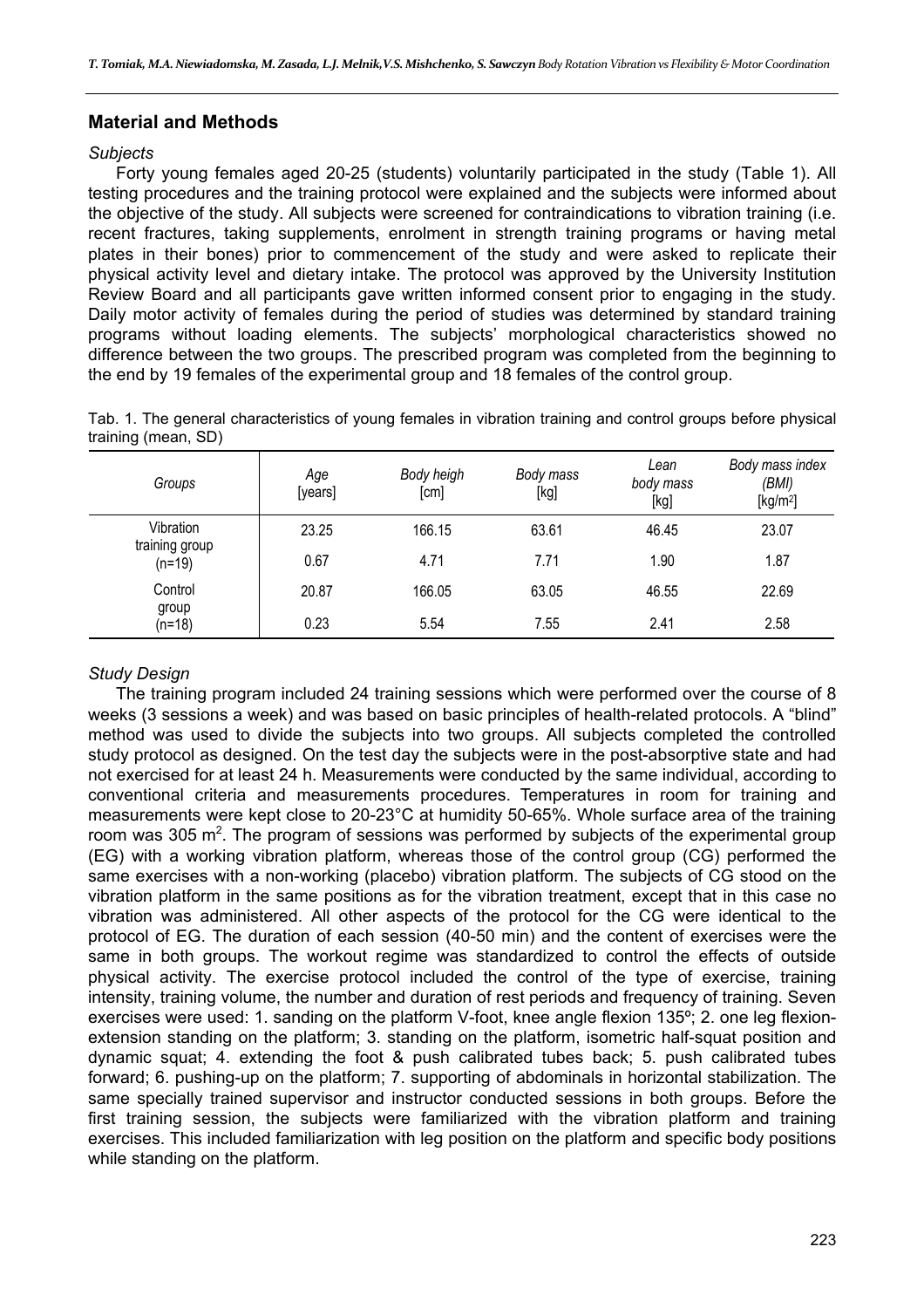Whole body vibration. The WBV training was administered using a commercially available WBV platform (LADY 1 Pro, New Life Balance GMBH production, Germany). The WBV platform (width 50 cm, height above floor 25 cm) provided a rotation type of vibrations ("inclined vibration") at a frequency of 20 Hz and amplitude of  $\pm 2.0$ ,  $\pm 3.5$  and  $\pm 5.0$  mm. Such a frequency and amplitude are widely used in commercially available vibration platforms of the whole body rotation type.

The amplitudes were related to the foot position on the swing-like vibration plate. This type of training stimulates stretch-reflex (extension-tension reflex) of muscles [13, 20]. The total duration of the vibration load in one session amounted to 10.5 ±1.1 min. The value of the total duration of vibration load was linked with the duration of vibration loaded exercise in each of 1-2 sets (50- 120 s) and rest period between sets (180 s). Ten vibration platforms were used simultaneously.

#### *Training*

The training consisted of 24 training days separated with 1-2 days' rest, using a uniform schedule for each week. The subjects of the experimental and control groups performed the same exercises, not including maximal effort, preferentially stimulating leg, hand, trunk as well as back muscles usually used in health-related (fitness) training [37]. In order to enhance the training effect of exercises, elastic bands (tubes) in some exercises were used. Sub-maximal isometric and dynamic muscle contractions were used in training. The content and regime of exercises were aimed at an improvement in motor capacities and conditioning of females. Physical exercises of a versatile character have been performed to improve foot and arm strength, flexibility and general motor coordination. The submaximal effort in dynamic exercises has been used.

For the control group, the subjects stood on the vibration platform in the same position as for the vibration treatment, except that in this instance no vibration was administered. All other aspects of the protocol for the control group were identical to that described above. In the main part of the session, subjects completed a 5-min standardized warm-up. The subjects undertook light squatting, standing in erect position, standing with knee flexed, light jumping, standing on heels and exercises stimulating the stretch-reflex of muscles. In selected exercises, the above was performed with the body mass center displacement. In this case feet and trunk muscles and especially back muscles were stimulated. The exercises in an isometric half-squat position were performed with body mass distributed over the balls of the feet and heels raised off the vibrating platform to prevent vibrations being transmitted to the head. Subjects removed their shoes during the treatment period to ensure that the soles of the footwear would not dampen the vibrations and affect transmissibility. A special mat on the surface of the platform was used. Three minute rest intervals between each exercise were ensured. A longer rest interval was selected to ensure that the subjects had sufficient neural recovery between trials [11].

#### *Measurements*

Baseline measurements were recorded with 12-min rest between different testing procedures a day before the first training session. Measurements at the 4th and the 8th week were made the day after the last training session. Before the first training session, subjects were familiarized with the testing procedures. This included familiarization with devices for strength and power measurements and testing procedures. The following characteristics of flexibility and coordination were measured under standard conditions: 1. active and passive flexibility of hip joints (for the left and the right leg) (goniometry); 2. static body balance according to three tests – body balance stability while standing on one leg (Flamingo balance test) with eyes closed and two tests on a dynamometric force platform PLA-4P, integrated with a tension metric amplifier WNM5 and computer software KKD v.1.1 (JBA, Poland). The force plate had dimensions of 50x50 cm, and it was equipped with four tension metric sensors in four corners each. The platform was linked to a PC via data logger so that sway parameters could be calculated by the software and the final results displayed on a screen and recorded. Amplified signals were recorded by a computer, and then the coordinates of the center of foot pressure were estimated in projection of a horizontal X-Y plane base. The subjects were asked to stand without shoes directly on the platform as still as possible. Body balance was measured according to body balance stability while standing on the platform with eyes closed as well as after a kinetic stimulation by seven rotations around the body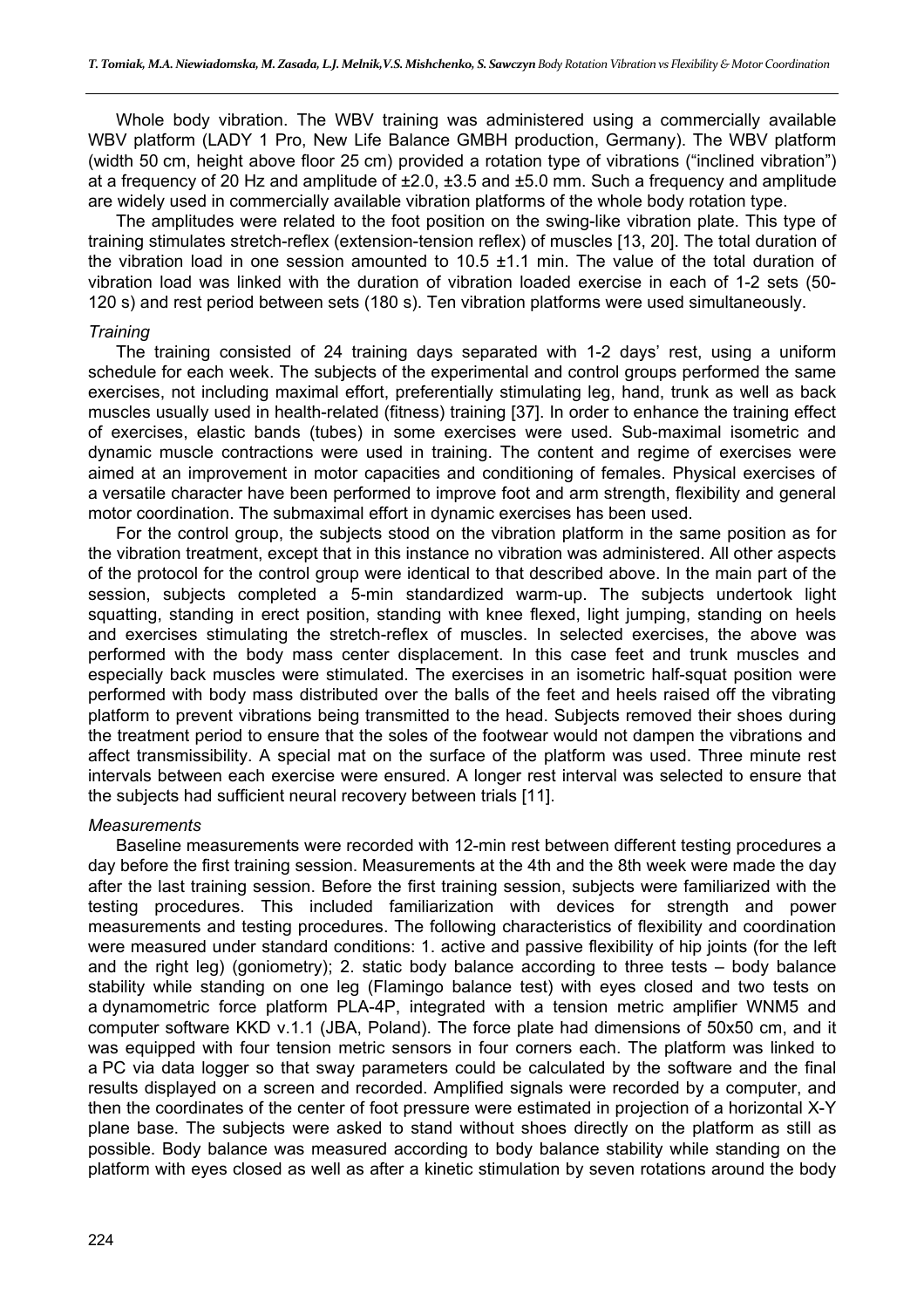vertical axis. The measuring time was 32 s. Parameters calculated by the software included: the mean sway surface area (sway area defined as the area of the smallest polygon, which includes the total trajectory of the force center in the horizontal force plate plane) and the path length (defined as the way of the total trajectory of the force center in the horizontal force plate plane); 3. accuracy of reproducing 50% of maximum strength (average of five trials) while performing isokinetic effort by large muscle groups - for two leg extension (Dyno 2); 4. precision of angle reproduction during whole body rotation (50% of the maximum angle of rotation around the body axis in jumping); 5. sum of maximal angles of rotation around the body axis to the left and to the right. Subjects were performing a maximal revolution round the longitudinal body axis with both feet jump. Three trials were performed with revolutions to the right side and three trials to the left side. The sum was treated as a measure of the global motion coordination level [37].

#### *Statistical Analysis*

The standard descriptive statistics were performed. All data were found to be normally distributed; therefore, analysis was carried out using parametric statistical tests. Pre- and post-test means and standard deviations (SD) for the experimental and control groups were calculated. In addition, the mean difference between pretest and post-test measurements was calculated for each group. A t-test for dependent samples was used to examine differences between pre- and post-test scores for each group. A one-way ANOVA was used to assess whether any significant differences existed in the pre-test or post-test scores among the groups. Also, one-way Anova was conducted on difference scores between the pre- and post-test among the groups. A two-way analysis of variance (2-way ANOVA) with repeated measurements was used to determine the impacts of whole body vibration training on some motor coordination and flexibility characteristics. If an interaction was found, Tukey post hoc comparisons were used to identify significant pair group differences. The level of significance for statistical analysis was set at p<0.05.

### **Results**

Results of measurements of the analyzed values of passive and active flexibility in hip joints under the influence of vibration training for the whole body in experimental and control group are presented in Table 2.

As is evident in the Table, physical training resulted in flexibility improvement in subjects of both groups. It should be stressed, however, that in the group of vibration training the above improvement was observed in a greater number of values, i.e. five out of six. It was specific to changes in both passive and active flexibility. Meanwhile, in the control group only two values of passive and two characteristics of active flexibility showed a significant increase. Besides, an acceleration of such positive changes under the impact of whole body vibration was noted. For instance, in the group of vibration training, major changes in most values had already occurred after 4 weeks of training, whereas those in the control group occurred only after 8 weeks.

| Groups             |         | Passive flexibility |       |       |        |       |       |  |  |  |
|--------------------|---------|---------------------|-------|-------|--------|-------|-------|--|--|--|
|                    |         |                     | ↑     | 3     | 4      | 5     | 6     |  |  |  |
|                    |         | 114                 | $87*$ | $19*$ | 108*   | $83*$ | $19*$ |  |  |  |
|                    | before  | 8                   |       | 5     | 9      | 8     |       |  |  |  |
| Vibration training | 4 weeks | 114                 | 90    | $24*$ | $118*$ | $93*$ | $26*$ |  |  |  |
| group              |         |                     | 8     |       | 9      |       | ົ     |  |  |  |
| $(n=19)$           | 8 weeks | 118                 | 99*   | 26    | 121    | 100*  | 26    |  |  |  |
|                    |         | 6                   | 5     | 4     |        | 8     |       |  |  |  |
|                    | before  | 115                 | 86*   | 21    | 115    | 87    | $21*$ |  |  |  |
|                    |         | 9                   |       | 4     | 8      | 8     |       |  |  |  |
| Control            |         | 116                 | 87    | 23    | 115    | 88    | 24    |  |  |  |
| group              | 4 weeks | 9                   | 9     | 5     | 10     | 11    |       |  |  |  |
| $(n=18)$           |         | 120                 | $92*$ | 23    | 118    | 90    | $25*$ |  |  |  |
|                    | 8 weeks |                     | 8     | 3     | b      | 8     | 5     |  |  |  |

Tab. 2. Changes in passive and active flexibility in hip joints for 8 weeks of whole body vibration training in young females (mean, SD)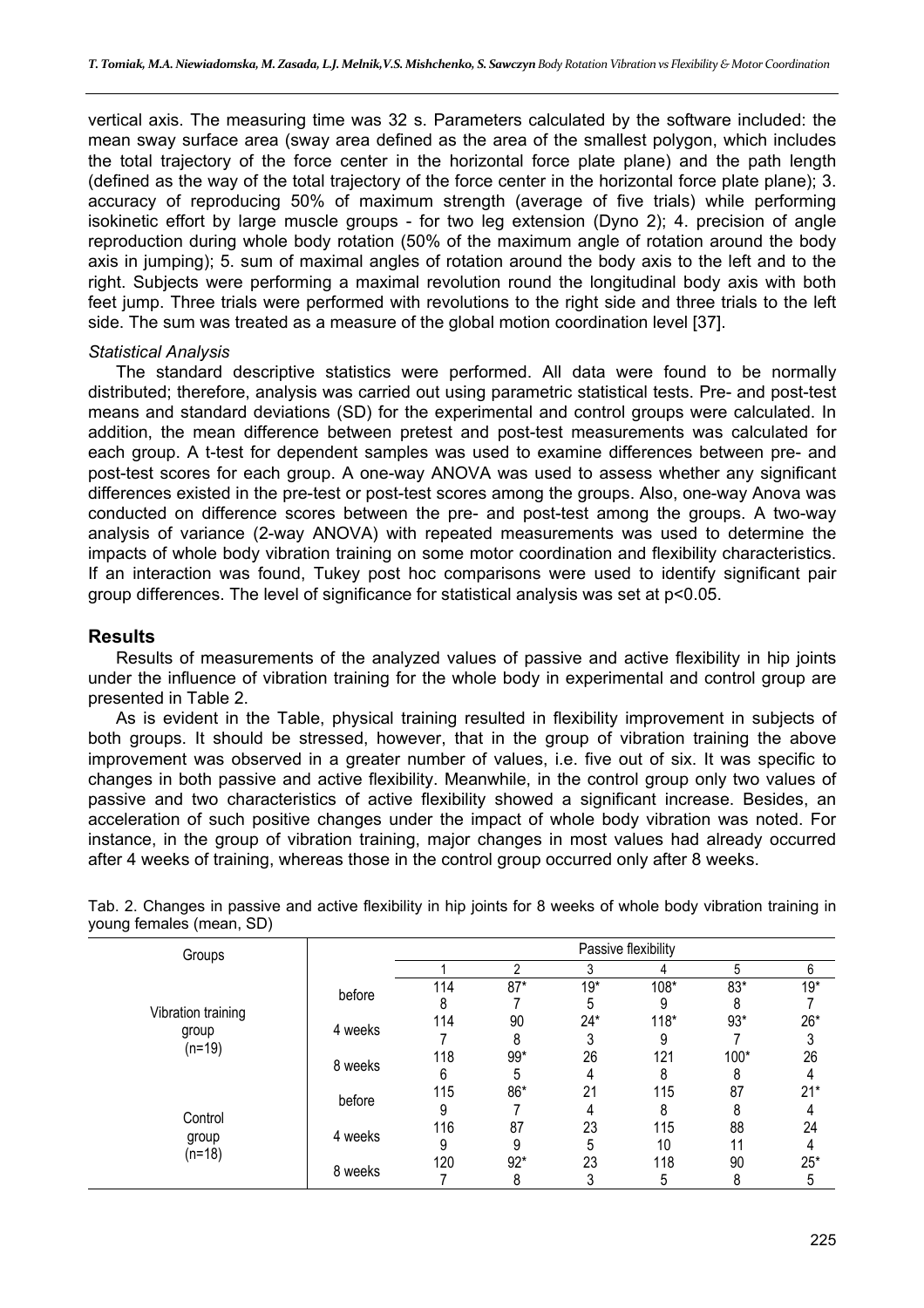| Group              |         | Active flexibility |        |    |        |        |       |  |  |  |
|--------------------|---------|--------------------|--------|----|--------|--------|-------|--|--|--|
|                    |         |                    | ↑      | 3  | 4      | 5      | 6     |  |  |  |
|                    | before  | 133*               | $97*$  | 26 | 124*   | 99*    | $25*$ |  |  |  |
|                    |         |                    | 6      | 4  | 9      | 8      |       |  |  |  |
| Vibration training | 4 weeks | 134                | 104    | 31 | $132*$ | 102    | $34*$ |  |  |  |
| group              |         | 6                  | 9      |    |        |        | 3     |  |  |  |
| $(n=19)$           |         | 139*               | $113*$ | 31 | 139    | $112*$ | 36    |  |  |  |
|                    | 8 weeks | 10                 | 9      | 5  |        |        | 6     |  |  |  |
|                    | before  | 128*               | 98*    | 30 | 131    | 101    | 28    |  |  |  |
|                    |         | 8                  | 9      | 5  | 8      | 11     |       |  |  |  |
| Control group      |         | 133                | 103    | 31 | 135    | 98     | 31    |  |  |  |
| $(n=18)$           | 4 weeks |                    | 8      | 4  | 8      | 11     | 5     |  |  |  |
|                    |         | 136*               | $107*$ | 29 | 139    | 104    | 30    |  |  |  |
|                    | 8 weeks | 9                  | 8      | 3  | 9      | 10     |       |  |  |  |

*\* significance of increment in the group (p<0.05)* 

*Designations:* 

*1 – left leg, flexion, knee flexed, 2 – left leg, flexion, knee extended, 3 – Left leg, extension, knee extended, 4 – right leg, flexion, knee flexed, 5 – Right leg, flexion, knee extended, 6 – right leg, extension, knee extended*

An analysis of the results of experimental training indicated some differences in expression of vibration effects for the improvement in several aspects of coordination capacities. This was observed with respect to values of both simple and complex coordination. In particular, such a characteristic of simple coordination as the capacity to reproduce the given strength of large muscle groups (foot extensors) changed faster in the experimental group as compared to the control one. The above was true for such a characteristic of complex coordination as the capacity to reproduce the given angle of rotation around the body axis in jumping. Changes in the capacity of body balance maintenance while standing on one foot with closed eyes, as well as in some tests performed on a dynamometric platform were also observed. These data are presented in Tables 3 and 4.

Tab. 3. Changes in the reproduction of 50% max isokinetic strength for two-leg extension, maximum rotation around the body axis in jumping and reproduction of 50 % of maximum rotation characteristics in jump for 8 weeks of whole body vibration training in young females (mean, SD)

|                              |            |                                       | Reproduction of 50% max isokinetic<br>strength for two leg extension |                 | Reproduction rotations in<br>jump $(\%)$ | Sum of maximum<br>rotations to the right |                        |
|------------------------------|------------|---------------------------------------|----------------------------------------------------------------------|-----------------|------------------------------------------|------------------------------------------|------------------------|
| Groups                       |            | mean % max<br>strength for 5<br>bouts | % deflection<br>$(-/+)$ from 50%<br>max                              | to the<br>right | to the<br>left                           | mean                                     | and to the left<br>[°] |
|                              | before     | $41.4*$<br>10.1                       | $-8.6*$                                                              | $-9.2$<br>2.2   | 10.1<br>2.9                              | $9.6*$                                   | 794<br>88              |
| Vibration training<br>group  | 4 weeks    | $52.4*$<br>15.1                       | $+2.4*$                                                              | $-4.3$<br>4.2   | - 4.8<br>2.8                             | $4.5*$                                   | 795<br>104             |
| $(n=15)$ **                  | 8<br>weeks | 47.9<br>14.8                          | $-2.1$                                                               | $-4.4$<br>3.4   | - 4.7<br>3.8                             | 4.5                                      | 798<br>105             |
|                              | before     | $36.5*$<br>8.7                        | $-10.5*$                                                             | 3.1<br>1.2      | 5.0<br>3.3                               | 4.0                                      | 771<br>38              |
| Control group<br>$(n=14)$ ** | 4 weeks    | 43.8<br>13.2                          | $-6.2$                                                               | $-9.4$<br>4.1   | $-6.3$<br>3.4                            | 7.8                                      | 784<br>54              |
|                              | 8 weeks    | $55.0*$<br>15.7                       | $+5.0*$                                                              | $-16.4$<br>4.4  | $-15.4$<br>4.2                           | 15.9                                     | 778<br>54              |

*\* significance of change in the group (p<0.05)* 

*\*\* The planned program was completed from the beginning to the end by 19 females of the vibration training group and 18 females of the control group, except the four females of vibration training group and control group who did not participated in this test procedure.*

As is evident from the Table, the values of coordination capacities tended to increase faster in the group of vibration training as compared to the control group. Moreover, their increase was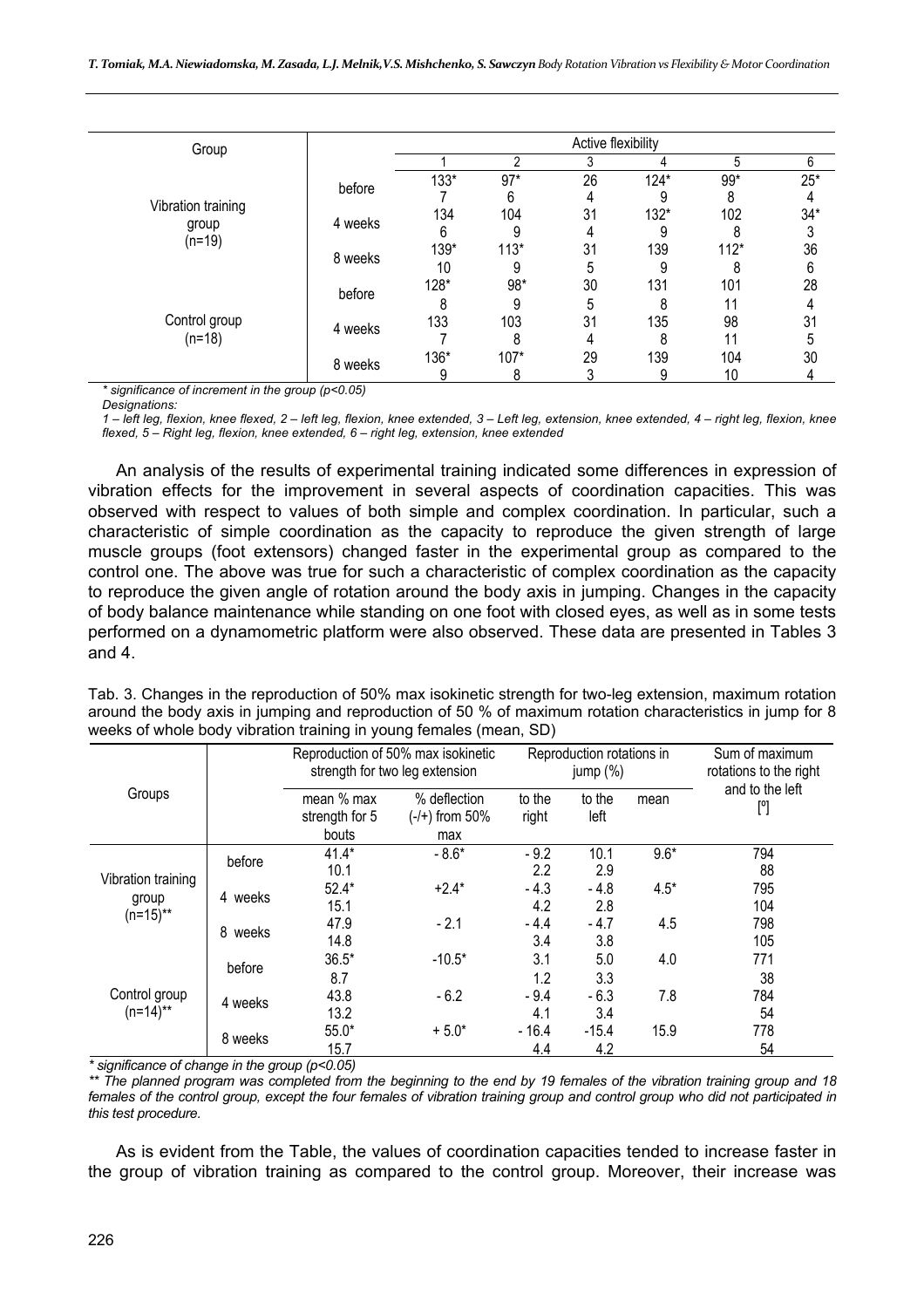higher in some values (reproduction of 50% of leg extensors isokinetic maximum strength and reproduction of 50% of maximum rotation around the body axis in jumping), i.e. such an increase occurred faster in the group of vibration training. A significant improvement in the control group occurred only after two months of training.

Data from study of the capacity of body balance maintenance under complicated conditions (when significant differences in vibration training effects were noted) are presented in Table 4.

Tab. 4. Changes in body balance characteristics measured for standing with eyes opened after rotations, for standing with eyes closed and by time of leg standing – eyes closed for 8 weeks whole body vibration training in young females (mean, SD)

| Groups             |         |                                | One leg standing eyes<br>closed |                                |                      |                                                     |
|--------------------|---------|--------------------------------|---------------------------------|--------------------------------|----------------------|-----------------------------------------------------|
|                    |         | Standing after rotations       |                                 |                                | Standing eyes closed | ("Flamingo")                                        |
|                    |         | Surface area<br>$\text{[mm2]}$ | Path length<br>[mm]             | Surface<br>area $\text{[mm2]}$ | Path length<br>[mm]  | Mean time<br>body balance for left<br>and right [s] |
|                    |         | 2291*                          | 427*                            | 380                            | 299*                 | 43.6*                                               |
|                    | before  | 794                            | 121                             | 89                             | 66                   | 21.5                                                |
| Vibration training |         | 1586                           | 327                             | 315                            | 246*                 | $63.7*$                                             |
| group              | 4 weeks | 585                            | 109                             | 64                             | 65                   | 25.1                                                |
| $(n=19)$           | 8 weeks | 1152*                          | $274*$                          | 319                            | 259                  | $81.8*$                                             |
|                    |         | 508<br>1436                    | 91<br>263                       | 91<br>272                      | 72<br>240            | 27.8<br>49.5*                                       |
|                    | before  | 608                            | 87                              | 101                            | 83                   | 26.5                                                |
| Control group      |         | 1719                           | 327                             | 330                            | 279                  | 68.8                                                |
| $(n=18)$           | 4 weeks | 730                            | 89                              | 143                            | 101                  | 21.4                                                |
|                    | 8 weeks | 1211                           | 267                             | 206                            | 225                  | $73.7*$                                             |
|                    |         | 722                            | 61                              | 82                             | 55                   | 29.4                                                |

*\* significance of change in the group (p<0.05)* 

It appears from the data in Table 4 that the capacity of body balance maintenance while standing on one foot with closed eyes increased equally within 2 months of training. A significant increase in the time of body balance maintenance was observed after 1 and 2 months of vibration training. It should be outlined that the above increase occurred faster in the group of vibration training.

Effects of training related to characteristics of motor coordination demonstrated on a posturograph platform while standing with open eyes were not revealed. They were observed, however, during body balance stability testing after rotations around the body axis as well as that of body balance stability while standing with closed eyes. A significant increase in this capacity was noted in the experimental group after only 8 weeks of vibration training. For instance, values of the "surface area" after rotations around the body axis tended to decrease. Concerning body balance stability while standing with closed eyes, these differences were peculiar to the "path length" index after 4 weeks of vibration training. The obtained results can have application in exercise prescription in health-related training of women. Available data allow approaching elaboration of additional means for flexibility and motor coordination correction on the basis of prompts in the neuromuscular stimulation mechanism.

# **Discussion**

In the last decade, several studies have suggested positive effects of controlled vibration environment on strength and/or power development, flexibility, body balance and bone mass [11,12, 15, 25, 33, 35, 38]. It is well known that sustained vibration applied to a muscle or tendon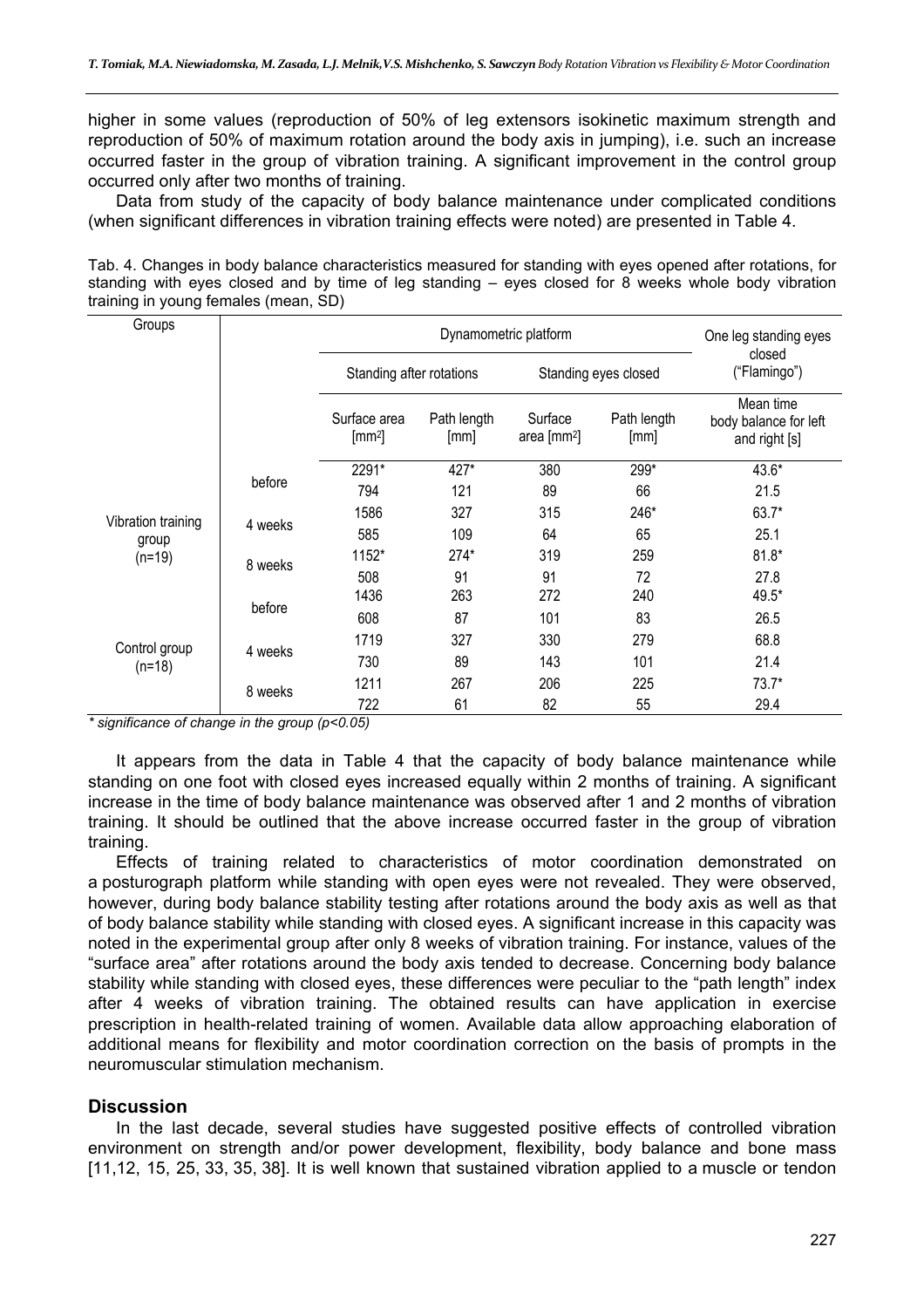can stimulate muscle spindles and elicit a tonic vibration reflex primarily via Ia monosynaptic and polysynaptic pathways [39]. Thus, it is difficult to reach definitive conclusions about mechanisms of long-lasting effects of whole-body vibrations on humans [1, 35]. Muscle activity while exposed to vibration could be monitored by recording a root mean square electromyographical signal. Several such studies have reported a significant increase in the electromyographical signal of different lower body muscles after WBV exposure compared with the same position without vibration [18, 24]. These changes have been suggested to be due to an increase in neuromuscular activity [34].

The findings here indicate that the whole body vibration (with a use of a vibration platform) in combination with a specialized program of a complex type of exercises influenced major characteristics of coordination capacities of females in the experimental group. This reflects varying manifestations of such effects upon active and passive flexibility, body balance stability as well as precision of strength reproduction by large muscle groups during isokinetic activity and precision of space (angle) reproduction during rotation in jumping.

Control group training, the content of which repeated that of the experimental group (with the exception of vibration platform being switched off during exercise performance), also produced effects of the same direction although with respect to a smaller number of characteristics. The differences consisted of a greater prominence of these effects resulting from the use of the whole body vibration and a higher rate of improvement from training. It should be mentioned that the obtained data refer to the influence of a complex physical exercise program. One may assume that inclusion of a wider spectrum of coordination exercises in the program might have more distinctly demonstrated the effects of vibration load on the whole body during exercise. The findings indicate that whole body vibration represent an additional factor of exercise effect reinforcement. This factor is expressed, above all, in faster occurrence of positive training effects. It is connected with significantly higher involvement of "stretch-reflex" during vibration impacts on muscles and with activation of muscle and joint proprioreceptors [31, 35]. Thus the direct application of vibration to the surface of the muscle unit has to separate the impact through WBV. Some WBV frequencies seem to produce a higher electromyographical signal than others [36]. It was shown that 30 Hz whole-body vibration frequency provoked a significantly higher response than the 50 Hz one [11, 15]. It was shown that lower leg muscles vibration characteristics induced changes in postural orientation characterized by the centre of pressure on the force platform surface on which the subjects were standing. The relationship between the magnitude of the postural response and the frequency of vibration differed between vibration applied to tibialis anterior and lateral gastrocnemius muscles [38]. The direction of body tilt induced by local muscle vibration did not depend on the vibration frequency at a lower frequency of 40-60 Hz [38]. This may also suggest the role of the whole-body vibration type for body balance. Long lasting (four-month) vertically vibrated intervention showed no effect on dynamic or static balance of the subjects [24]. During application in the given study rotation vibration, stimulating impacts upon the mechanism of body balance maintenance have a character close to the one natural during walking, reinforced by vibration impacts [5, 10]. In the present study, the above positive effects of WBV has been shown for young females. One may suppose that these approaches could be of greater importance for elderly females to whom age-induced decrease in several aspects of coordination capacities is peculiar [6, 13]. The most common mechanism of positive action of vibration effects of the analyzed type along with physical exercises of a specific content is an improvement in the muscle energy state and the body as a whole [12, 13, 35]. Additional energy consumption by vibration was not detectable under natural perfusion. The additional energy consumption by vibration was probably compensated by oxidative phosphorylation enabled by additional perfusion [40]. However, there are no studies concerning the effects of different external loads and frequencies on effects of intermittent vibration load. Qullier et al. [5] showed that postural stability and sensorimotor coordination remain perturbed after a day of prolonged exposure to whole-body vibration by a vehicle. It requires immediate treatment, "sensorimotor recalibration" to correct postural instability. The treatment may be based on a set of customized voluntary movements, muscle stretching, joint rotation, and plantar pressures. Maintenance of upright posture is processed by the brain and depends on inputs from visual, proprioceptive and vestibular receptors.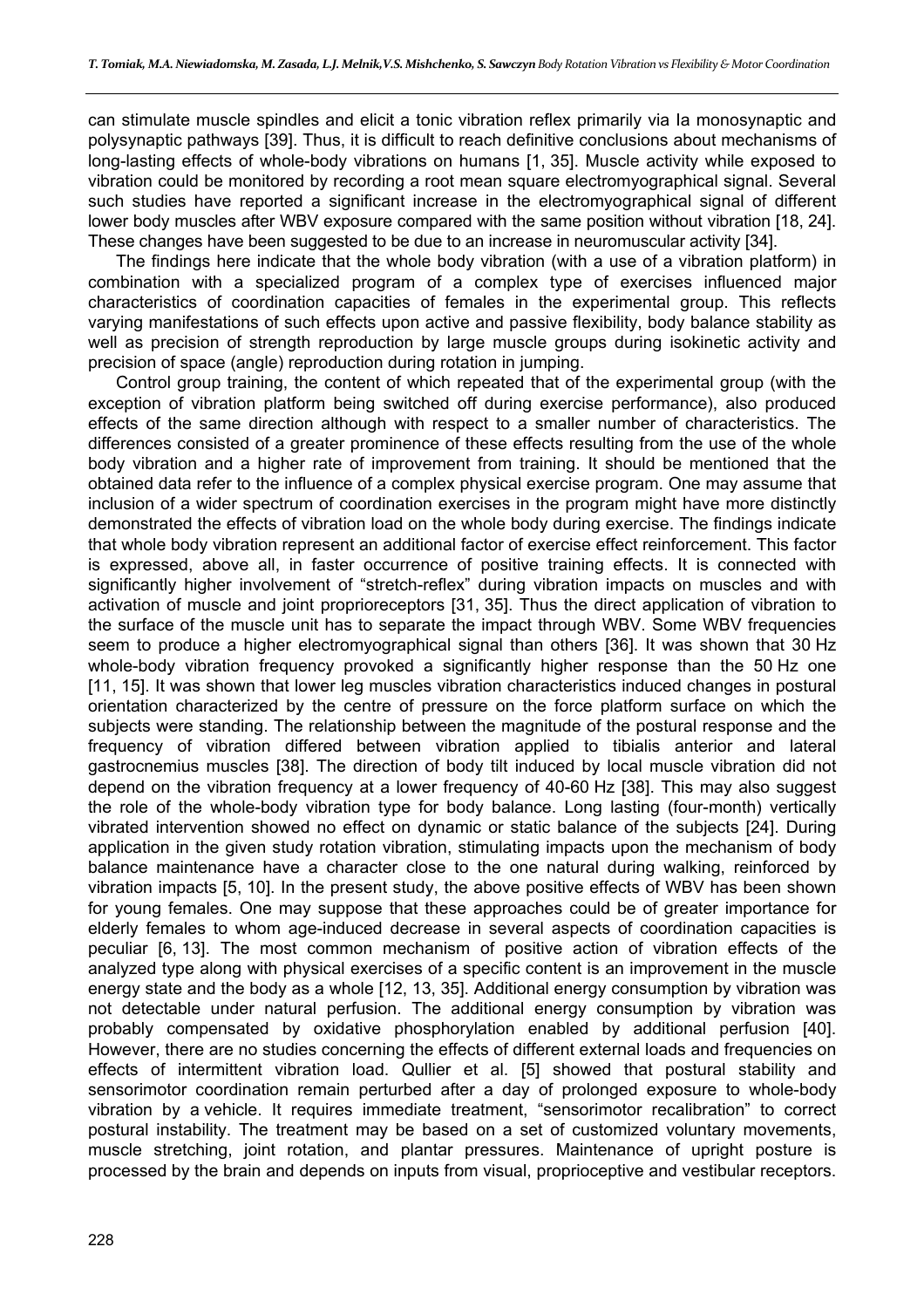Thus, stability of upright position requires an interaction of the peripheral and the central nervous system. An increase in postural stability in standing with eyes closed seems to be a good tool for examining the positive effects of whole body vibration training on the proprioreceptor. In this experimental condition (eyes closed) signals from vision are switched off, and response reflects the availability of cues from proprioreceptors and slightly increased input from the vestibular system in comparison to the eyes open condition [18].

# **Conclusion**

WBV load is closely related to whole body motor coordination abilities. Further specific investigation is needed to explore the degree of impact that whole body vibration training transfers. That vibration reinforces toning up effects may result in finding such types and regimes of physical exercises which would provide purposeful orientation on the improvement in various aspects of coordination capacities of females of different ages. The results showed that vibration effects on the whole body, in combination with a customized program of exercises, increased major characteristics of active and passive flexibility, body balance stability as well as sensorimotor characteristics – precision of strength reproduction by large muscle groups during isokinetic activity and precision of angle reproduction during rotation in jumping of young females. Therefore, the obtained results indicate additional possibilities for coordination capacity improvement in the process of health-related training by means of supplementing physical exercise programs with controlled whole-body vibration impacts.

### **References**

- 1. Rittweger J. Vibration as an exercise modality: how it may work, and what its potential might be. *Eur J Appl Phys* 2010;108(5):877-87.
- 2. Cederlund R, Nordenskiold U, Lundborg G. Hand-arm vibration exposure influences performance of daily activities. *Disability and Rehabilitation* 2001;23: 570-77.
- 3. de Oliveira CG, Simpson DM, Nadal J. Lumbar back muscle activity of helicopter pilots and whole-body vibration. *J Biomech* 2001; 34:1309-15.
- 4. Chen JC, Chang WR, Shih TS, et al. Predictors of whole-body vibration levels among urban taxi drivers. *Ergonomics* 2003; 46: 1075-90.
- 5. Qullier O, Kavaunoudias A, Duclos C, Albert F, Roll J, Roll R. Countering postural post effects following prolonged exposure to whole-body vibration: a sensorimotor treatment. *Eur J Appl Physiol* 2009;105(2): 235-45.
- 6. Mester J. Biological reaction to vibration-implications for sport. *J Sci Med Sport* 1999; 2: 211-26.
- 7. Thompson C, Belanger M. Effects of vibration in inline skating on the Hoffmann reflex, force, and proprioception. *Med Sci Sport Exer* 2002; 34: 2037-44.
- 8. Bovenzi M, Hulshof CT. An updated review of epidemiologic studies on the relationship between exposure to whole-body vibration and low back pain (1986-1997). *Int Arch Occup Environ Health* 1999;72: 351-65.
- 9. Lings S, Leboeuf-Yde C. Whole-body vibration and low back pain: a systematic, critical review of the epidemiological literature 1992-1999. Int *Arch Occup Environ Health* 2000;73: 290-97.
- 10. Diemen A. Vibration training and possible mechanisms relating to structural adaptations and acute effects. *Sweelinkplein Nederland* 2002;1:21-34.
- 11. Cardinalle M, Bosco C. The use of vibration as an exercise intervention. *Exercise Sport Sci Rev* 2003; 31:3-9.
- 12. Delecluse C, Roelants M, Verschueren S. Strength increase after whole-body vibration compared with resistance training. *Med SciSport Exer* 2003;35:1033-41.
- 13. Mester J. Vibration training: benefits and risk. *J Biomech* 2006;39:1056-65.
- 14. Rehn B, Lidstrom J, Skoglund J, Lindstrom B. Effects on leg musculature performance from whole-body vibration exercise: a systematic review. *Scand J Med Sci Spor* 2007;17:2-10.
- 15. Сardinale M,Wakeling J. Whole body vibration exercise: are vibrations good for you? *Br J Sport Med* 2005; 39: 585-89.
- 16. Bosco C, Colli R, Adaptive responses of human skeletal muscle to vibration exposure. *Clin Physiol (England)* 1999;19(2):183-89.
- 17. Torvinen S, Sievanen H, Jarvinen TA. Effect of 4-min vertical whole body vibration on muscle performance and body balance. *Int J Sport Med* 2002; 23: 374-81.